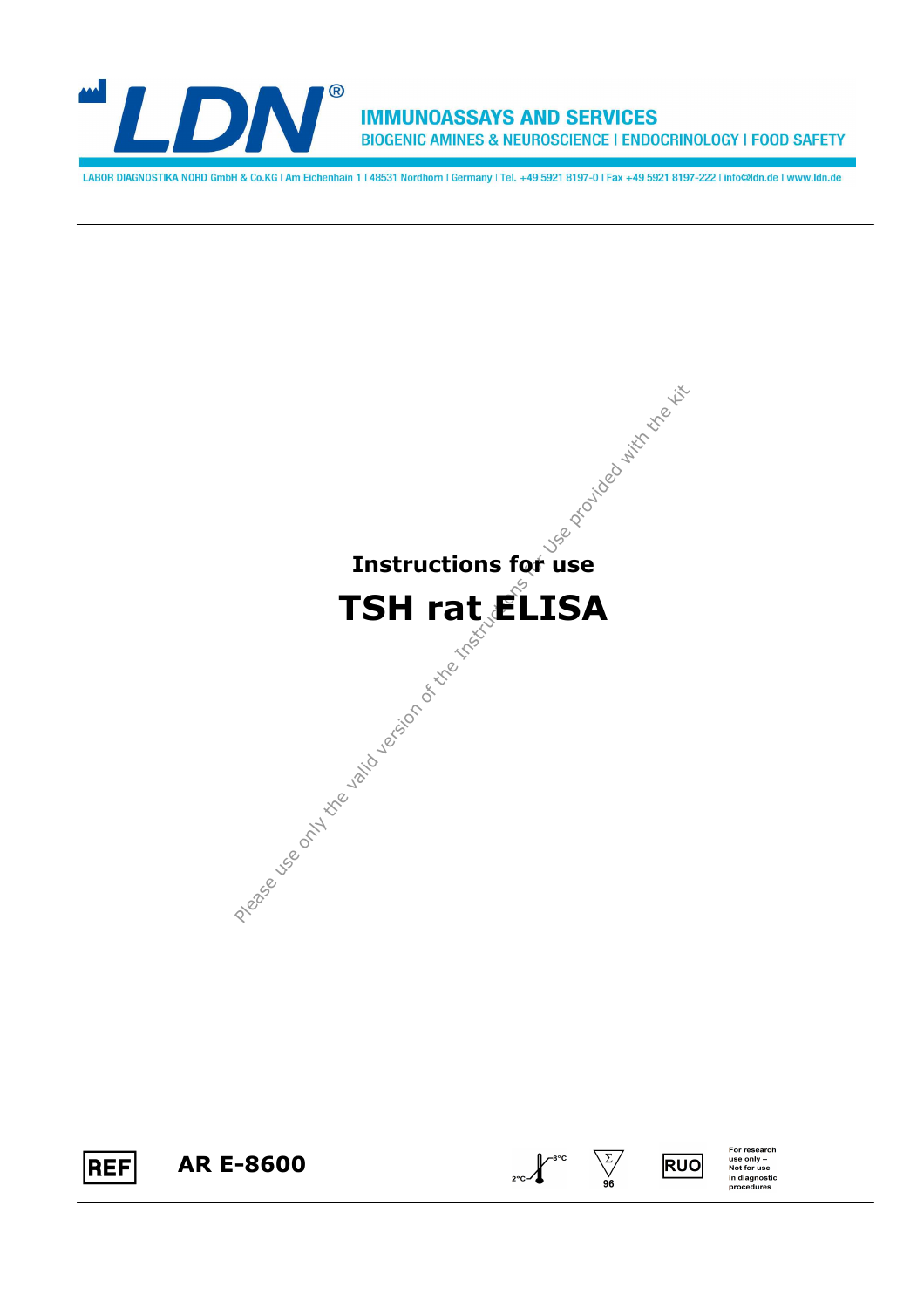## **TSH rat ELISA**

## **INTRODUCTION**

#### **INTENDED USE**

The TSH rat ELISA is an enzyme immunoassay for the quantitative measurement of TSH in rat serum. For research use only. Not for use in diagnostic procedures.

#### **SUMMARY AND EXPLANATION**

Thyroid stimulating hormone (also known as thyrotropin or TSH) is a glycoprotein produced by the anterior pituitary gland. Through its action on the thyroid gland, it plays a major role in maintaining normal circulating levels of the iodothyronines, T4 and T3. The production and secretion of TSH is controlled on the one side by negative feedback from circulating T4 and T3, and on the other side by the hypothalamic thyrotropin-releasing hormone (TRH).

The TSH molecule is composed of two non-identical subunits, α and β, that are bound together in a noncovalent manner. Within a species, the TSH α unit is structurally identical to the α subunits of related glycoprotein hormones (LH, FSH). The β subunits of the related hormones are structurally hormone-specific and therefore determine their unique biological activities.

The mechanism controlling thyroid function in rats is exactly analogous to the mechanism operating in humans. This means that thyrotropin-releasing hormone stimulates the release of TSH from the pituitary gland as well as the serum concentrations of T4 and T3 influence the action of the pituitary gland.

This similarity between rat and human thyroid physiology makes the rat a very useful model for evaluating the effects of new drugs on thyrometabolic status.<br> **PRINCIPLE** effects of new drugs on thyrometabolic status.

## **PRINCIPLE**

The test kit is a solid phase enzyme immunometric assay (ELISA) an the microplate format, designed for the quantitative measurement of TSH in rat serum. The microplate is coated with a monoclonal antibody specific for TSH.

Calibrators and samples are pipetted into the antibody coated microplate. Afterwards, a polyclonal horseradish peroxidase-labeled antibody is added. During a 18-20 hours incubation at 4 °C sandwich complexes consisting of the two antibodies and the rat TSH is formed. Non-reactive components are removed by a washing step.

Plurease use only the method in in the section of the mechanism on of T4 and T3 influence the mation of the picturery dangles and the mation on the picturery dangles in the valid version of T4 and T3 influence the action A chromogenic substrate, TMB (3,3',5,5'-Tetra-Methyl-Benzidine), is added to all wells. During a 30 minutes incubation, the substrate is converted to a colored end product (blue) by the fixed enzyme. Enzyme reaction is stopped by dispensing of hydrochloric acid as stop solution (change from blue to yellow). The color intensity is direct proportional to the concentration of rat TSH present in the sample.

The optical density of the color solution is measured with a microplate reader at 450 nm. Bi-chromatic measurement with a 600 - 690 nm reference filter is recommended.

## **WARNINGS AND PRECAUTIONS**

- For professional use only.
- Before starting the assay, read the instructions completely and carefully. Use the valid version of the package insert provided with the kit. Be sure that everything is understood.
- Do not mix reagents of different lots. Do not use expired reagents.
- The microplate contains snap-off strips. Unused wells must be stored at  $2 8$ °C in the sealed foil pouch and used in the frame provided.
- Avoid contact with Stop Solution. It may cause skin irritation and burns.
- Pipetting of samples and reagents must be performed as quickly as possible and in the same sequence for each step.
- Change pipette tips between samples and reagents to avoid carry over contamination.
- Use reservoirs only for single reagents. This especially applies to the substrate reservoirs. Using a reservoir for dispensing a substrate solution that had previously been used for the conjugate solution may turn solution colored. Do not pour reagents back into vials as reagent contamination may occur.
- Mix the contents of the microplate wells thoroughly to ensure good test results. Do not reuse microwells.
- Do not let wells dry during assay; add reagents immediately after completing the rinsing steps.
- Assay reagents contain Thimerosal against microbial growth. In case of contact with eyes or skin, flush immediately with water.
- All reagents should be at room temperature (21-26°C) before use. Temperature will affect the absorbance readings of the assay. However, values for the patient samples will not be affected.
- TMB substrate has an irritant effect on skin and mucosa. In case of contact with skin or eyes, wash thoroughly with water. Please note that extreme temperature changes may cause spontaneous decay of the peroxide.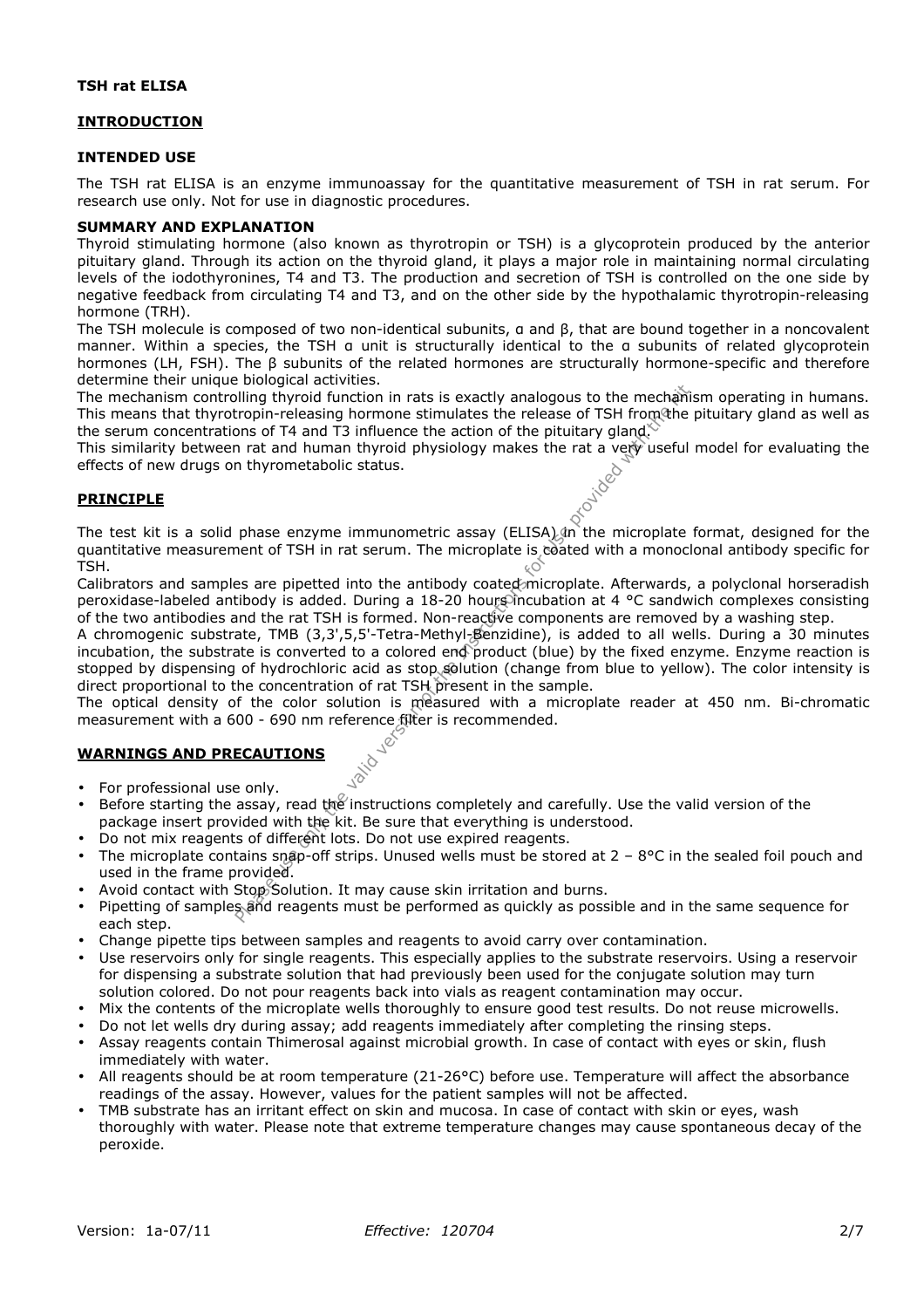# **REAGENTS**

#### **REAGENTS PROVIDED**

AR E-8631 **Microtiterplate**, 12 x 8 (break apart) strips with 96 wells; ready to use; Wells coated with a monoclonal TSH antibody.

**AR E-8601 STANDARD Rat TSH Master Calibrator,** 1 vial, 80 ng, lyophilized, in buffer matrix containing highly purified rat TSH,

**For reconstitution see "Reagent preparation".** 

**AR E-8640 Enzyme-Labeled anti rat TSH Antibody**, 1 vial, 22 ml, red, ready to use; contains a horseradish peroxidase-labeled polyclonal anti TSH antibody (goat), in a buffered solution with preservative.

**AR E-8641 DILUENT Rat TSH Diluent**, 1 vial, 6 ml, ready to use

**AR E-0055 Substrate Solution**, 1 vial, 22 ml each, ready to use; contains tetramethylbenzidine (TMB) and hydrogen peroxide in a buffered matrix.

AR E-0080 STOP-SOLN Stop Solution, 1 vial, 7 ml, ready to use; contains 2 M Hydrochloric Acid solution.

**AR E-0030** WASH-CONC 10x Wash Solution, 1 vial, 50 ml (10X concentrated);<br>
see "Reagent preparation".<br>
MATERIALS REQUIRED BUT NOT see "Reagent preparation".

## **MATERIALS REQUIRED BUT NOT PROVIDED**

- Centrifuge
- A microtiter plate reader capable for endpoint measurement at 450 nm
- Vortex mixer
- Calibrated variable precision micropipettes (25 µl, 50 µl, 100 µl, 200 µl and 1000 µl).
- Test tubes for preparation of standard solution series
- Absorbent paper
- Distilled or deionized water
- Timer
- **Semi logarithmic graph paper or software for data reduction**

# **REAGENT PREPARATION**

All reagents should be at room temperature before use.

## **Calibrators:**

Please use only the valid version of the Valid version of the Valid version of Schotland Wash Solution, 1 vial, 50 ml (10X concentracted);<br>
Plus The Valid Version of the Valid version of the Valid Version of the Valid Ver Reconstitute Ivophilized Rat TSH<sup>X</sup>Master Calibrator with 1 ml dest. water 30 min. before use (end concentration of 80 ng/ml). Make a dilution series with Diluent to get calibrators with 80, 40, 20, 10, 5 and 2.5 ng/ml.

## **Wash Solution:**

Dilute 50 ml of 10X concentrated *Wash Solution* with 450 ml deionized water to a final volume of 500 ml. *The diluted Wash Solution is stable for at least 3 months at room temperature.*

# **STORAGE CONDITIONS**

When stored at 2°C to 8°C all reagents are stable until expiration date or 30 days after opening.

The Stop Solution is stable up to 2 months after opening or until the expiration date.

The Wash Solution is stable for 3 months after dilution or until the expiration date.

Store Calibrators refrigerated, they will be stable at 2°C to 8°C for 7 days after reconstitution or until expiration date. For longer storage freeze at -20°C.

Protect Divisible Microplate from moisture. Store together with desiccant and carefully sealed in the plastic bag. Protect TMB-Substrate Solution from light.

## **SPECIMEN**

For determination of rat TSH serum is the preferred sample matrix. The procedure calls for 25 µl matrix per well. The samples may be stored refrigerated at  $2 - 8$  °C for one week, or up to 2 months frozen at -20 °C. To avoid repeated thawing and freezing the samples should be aliquoted.

Samples expected to contain rat TSH concentrations higher than the highest calibrator (80 ng/ml) should be diluted with the Diluent before assay. The additional dilution step has to be taken into account for the calculation of the results.

Version: 1a-07/11 *Effective: 120704* 3/7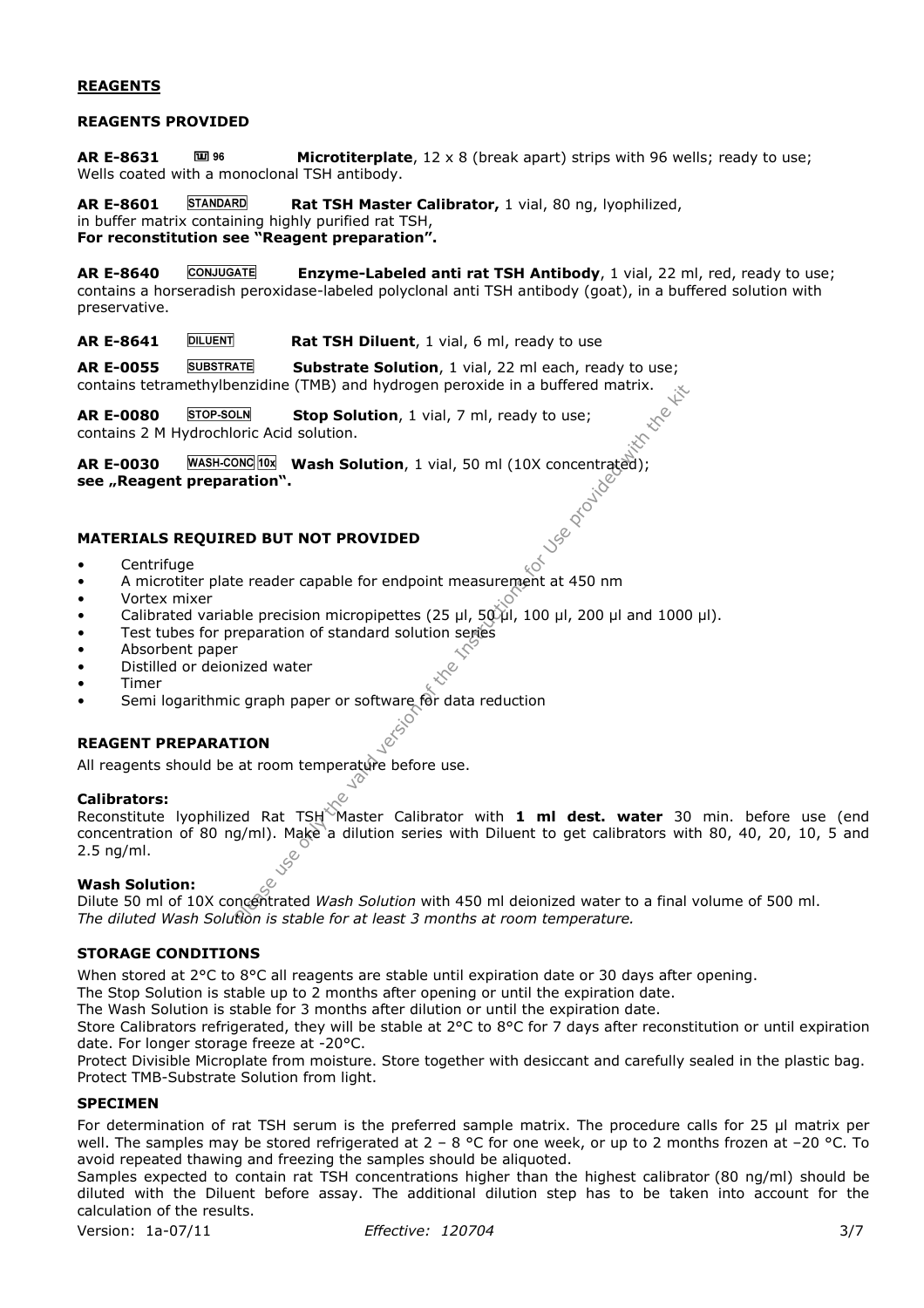### **ASSAY PROCEDURE**

#### **GENERAL REMARKS**

- All reagents and specimens must be allowed to come to room temperature before use. All reagents must be mixed without foaming.
- Once the test has been started, all steps should be completed without interruption.
- Use new disposal plastic pipette tips for each standard and sample in order to avoid cross contamination.
- Absorbance is a function of the incubation time and temperature. Before starting the assay, it is recommended that all reagents are ready, caps removed, all needed wells secured in holder, etc. This will ensure equal elapsed time for each pipetting step without interruption.
- As a general rule the enzymatic reaction is linearly proportional to time and temperature.
- For internal quality control we suggest to use **Rat Control Set** available from the manufacturer.

## **ASSAY PROCEDURE**

Each run must include a standard curve.

- **1.** Prepare a sufficient number of microplate wells to accommodate calibrators and samples in duplicates.
- **2.** Preparation of calibrators. Label five tubes: F (40 ng/ml), E (20 ng/ml), D (10 ng/ml), C (5 ng/ml) and B (2.5 ng/ml). Pipet **0.1 ml** of the Diluent into all tubes. Pipet 0.1 ml of the reconstituted Rat TSH Master Calibrator into tube F (40 ng/ml), and mix thoroughly. Repeat this process successively to complete the 2-fold dilution series. The reconstituted Rat TSH Calibrator will serve as the highest calibrator G (80 ng/ml). **Use the Rat TSH Diluent as the zero Calibrator A**

| it number of microplate wells to accommodate calibrators and sar                                                                                                                                                                                                                                                            |  |  |  |  |  |  |
|-----------------------------------------------------------------------------------------------------------------------------------------------------------------------------------------------------------------------------------------------------------------------------------------------------------------------------|--|--|--|--|--|--|
| ibrators. Label five tubes: F (40 ng/ml), E (20 ng/ml), D ( $\hat{10}$ ng,<br>t 0.1 ml of the Diluent into all tubes. Pipet 0.1 ml of the recon<br>be F (40 ng/ml), and mix thoroughly. Repeat this process succe<br>Pries. The reconstituted Rat TSH Calibrator will gerve as the Rat TSH Diluent as the zero Calibrator A |  |  |  |  |  |  |
|                                                                                                                                                                                                                                                                                                                             |  |  |  |  |  |  |
| nt of <sub>o</sub> the wells and wash 4 times with 300 µl buffered wash so                                                                                                                                                                                                                                                  |  |  |  |  |  |  |
|                                                                                                                                                                                                                                                                                                                             |  |  |  |  |  |  |

- **2.** Pipet **25 µl** of each **calibrator, control** and **sample** into the wells prepared.
- **3.** Add **200 µl** of **Enzyme-Labeled Anti-Rat TSH antibody** to all wells.
- **4.** Incubate for **18-20 hours at 4°C**.
- **5.** Discard the content of the wells and wash **4 times** with **300 µl buffered wash solution**. Remove as much wash solution as possible by beating the microplate carefully.
- **6.** Add **200 µl** of **TMB/Substrate Solution** to all wells.
- **7.** Incubate for **30 minutes** in the dark.
- **8.** Add **50 µl** of **Stop Solution** to each well and mix carefully.
- **9.** Read the optical density at **450 nm**. Bi-chromatic measurement with a reference at 600 690 nm is recommended.

#### **The developed color is stable for at least 15 minutes. Read optical densities during this time.**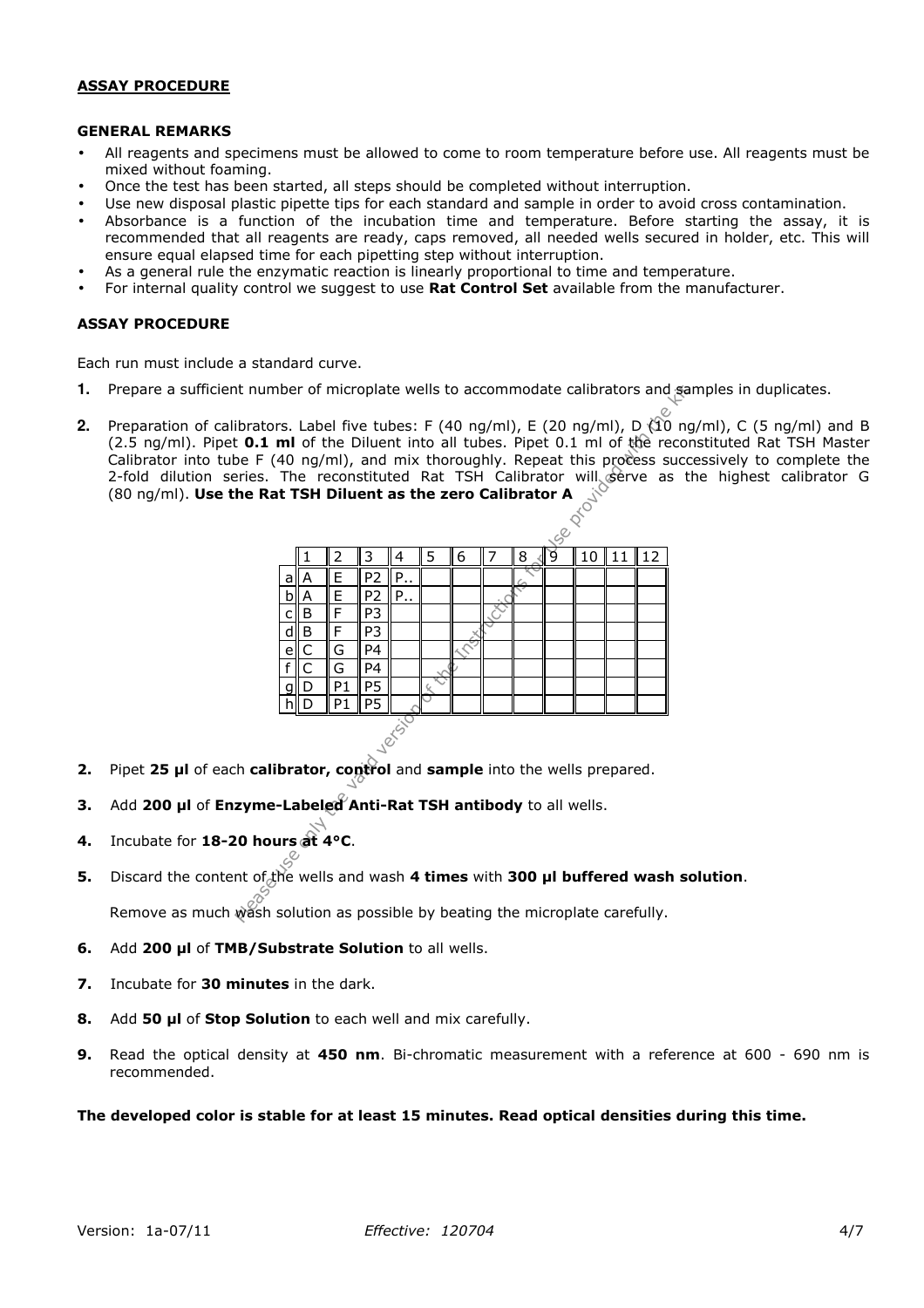## **CALCULATION OF RESULTS**

- 1. Calculate the average absorbance values for each set of calibrators, controls and patient samples.
- 2. Using semi logarithmic graph paper, construct a standard curve by plotting the mean absorbance obtained from each standard against its concentration with absorbance value on the vertical (Y) axis and concentration on the horizontal (X) axis.
- 3. Using the mean absorbance value for each sample, determine the corresponding concentration from the calibration curve.
- 4. Automated method: Computer programs using cubic spline, 4 PL (4 Parameter Logistics) or Logit-Log are recommended.
- 5. The concentration of the samples can be determined directly from this calibrator curve. Samples with concentrations higher than that of the highest calibrator have to be further diluted. For the calculation of the concentrations, this dilution factor has to be taken into account.

# **Example of Typical Calibrator Curve**

Following data are intended for illustration only and should not be used to calculate results from another run.

| <b>Standard</b>                                                                                                                                       |                       |                              | <b>Absorbance Units</b> |
|-------------------------------------------------------------------------------------------------------------------------------------------------------|-----------------------|------------------------------|-------------------------|
| Calibrator A                                                                                                                                          | $(0 \nmid m)$         |                              | 0.075                   |
| Calibrator B                                                                                                                                          | $(2.5 \text{ ng/ml})$ |                              | 0.191                   |
| Calibrator C                                                                                                                                          | $5$ ng/ml)            |                              | 0.283                   |
| Calibrator D                                                                                                                                          | (10 ng/ml)            |                              | 0.514                   |
| Calibrator E                                                                                                                                          | 20 ng/ml)             |                              | 0.983                   |
| Calibrator F                                                                                                                                          | (40 ng/ml)            |                              | \$935                   |
| Calibrator G                                                                                                                                          | (80 ng/ml)            |                              | 3.657                   |
|                                                                                                                                                       |                       |                              |                         |
| <b>VALUES</b><br>the normal range of serum TSH in rat, samples of male and fer<br>e TSH rat ELISA kit. The following ranges are calculated with the r |                       | <b>Indian Critical State</b> |                         |
| Rat                                                                                                                                                   | <b>Sex</b>            | N                            | Range (ng/ml)           |
| Wistar                                                                                                                                                | Female                | 49                           | $0.85 - 3.23$           |
| Sprague-Dawley                                                                                                                                        | Female                | 6                            | $0.85 - 2.38$           |
| Sprague-Dawley                                                                                                                                        | Male                  | 6                            | $2.44 - 9.14$           |

## **EXPECTED NORMAL VALUES**

In order to determine the normal range of serum TSH in rat, samples of male and female rats were collected and analyzed using the TSH rat ELISA kit. The following ranges are calculated with the results of this study.

| Rat            | <b>Sex</b> |    | Range (ng/ml) |
|----------------|------------|----|---------------|
| Wistar         | Female     | 49 | $0.85 - 3.23$ |
| Sprague-Dawley | Female     |    | $0.85 - 2.38$ |
| Sprague-Dawley | Male       |    | $2.44 - 9.14$ |

It is recommended that each laboratory establish its own normal range since TSH levels can vary due to handling and sampling techniques.

# **PERFORMANCE CHARACTERISTICS**

#### **ANALYTICAL SENSITIVITY**

The lowest analytical detectable level of TSH that can be distinguished from the Zero Calibrator is 0.1 ng/ml at the 2SD confidence limit.

## **SPECIFICITY**

The following materials have been evaluated for cross reactivity at 10 ng/ml. The percentage indicates cross reactivity at 50% displacement compared to TSH.

| <b>Steroid</b> | % Cross reaction |
|----------------|------------------|
| Rat I H        | n.d              |
| Rat FSH        | n.d              |

 $n.d.$  = non detectable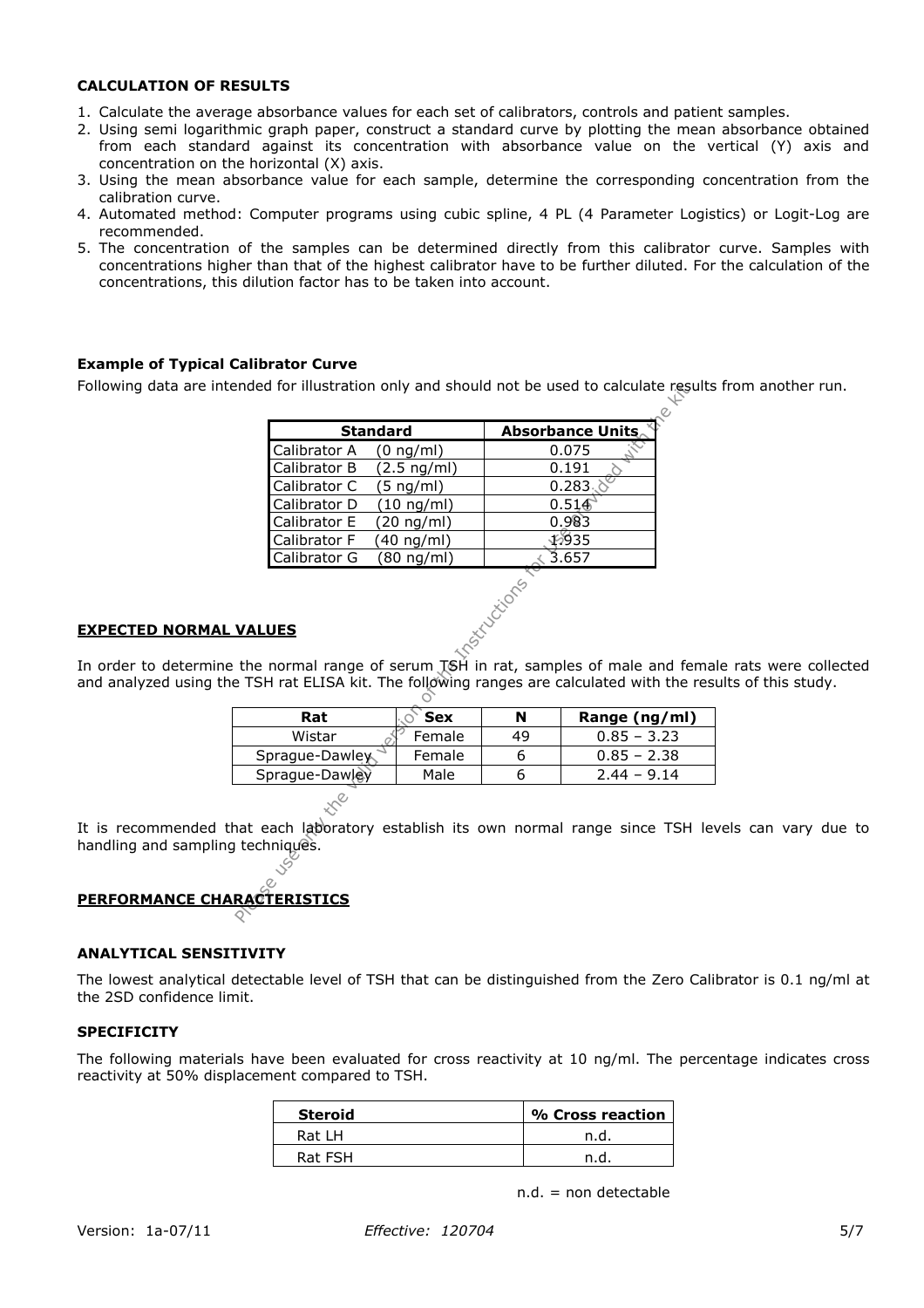# **REPRODUCIBILITY**

## **Intra-Assay**

The intra-assay variation was determined by 20 replicate measurements of 6 serum samples within one run. The within-assay variability is shown below:

| Mean (ng/ml) | 12.38   | 26.04 | 40.55 | 1.28  | 2.51 | 6.77 |
|--------------|---------|-------|-------|-------|------|------|
| <b>SD</b>    | 0.37    | 0.97  | 1.52  | 0.16  | 0.22 | 0.40 |
| CV (%)       | $3.0\%$ | 3.7%  | 3.8%  | 12.4% | 8.8% | 5.9% |
| $n =$        | 20      | 20    | 20    | 20    | 20   | 20   |

## **Inter-Assay**

The inter-assay (between-run) variation of 3 serum samples was determined in 9 different assays.

| Mean $(ng/ml)$ | 9.47 | 20.92 | 34.28 |  |
|----------------|------|-------|-------|--|
| <b>SD</b>      | 0.79 | 1.34  | 1,82  |  |
| CV(% )         | 8.3  | 6.4   | 5.3   |  |
| n =            |      |       |       |  |
|                |      |       |       |  |

## **RECOVERY**

Using the Calibrator Matrix three spiking solutions were prepared (A  $\approx$  560 ng/ml, B = 280 ng/ml and C = 140 ng/ml). A 50 µl aliquot of each solution was spiked into 950 µl of three different sera, for a spiking ratio of 1 to 19, leaving the serum matrix of the spiked samples relatively intact. All samples were then measured by rat TSH procedure. To calculate expected values  $95\%$  of the unspiked values were added to 5% of the spiking solution concentrations. the spiking solution concentrations.

|                                      |                                                                                                                                                                                                                                                                                                                                                                                                                                    | Mean (ng/ml)            | 9.47 | 20.92                  | 34.28 |         |  |  |  |
|--------------------------------------|------------------------------------------------------------------------------------------------------------------------------------------------------------------------------------------------------------------------------------------------------------------------------------------------------------------------------------------------------------------------------------------------------------------------------------|-------------------------|------|------------------------|-------|---------|--|--|--|
|                                      | <b>SD</b>                                                                                                                                                                                                                                                                                                                                                                                                                          |                         | 0.79 | 1.34                   | 1,82  |         |  |  |  |
|                                      | CV(% )                                                                                                                                                                                                                                                                                                                                                                                                                             |                         | 8.3  | 6.4                    | 5.3   |         |  |  |  |
|                                      | $n =$                                                                                                                                                                                                                                                                                                                                                                                                                              |                         | 9    | 9                      |       |         |  |  |  |
| <b>Delivered</b><br><b>RECOVERY</b>  |                                                                                                                                                                                                                                                                                                                                                                                                                                    |                         |      |                        |       |         |  |  |  |
|                                      | Using the Calibrator Matrix three spiking solutions were prepared ( $A \cong 560$ ng/ml, B = 280 ng/ml ar<br>$C = 140$ ng/ml). A 50 µl aliquot of each solution was spiked into 950 µl of three different sera, for a<br>ratio of 1 to 19, leaving the serum matrix of the spiked samples relatively intact. All samples were t<br>measured by rat TSH procedure. To calculate expected values 95% of the unspiked values were add |                         |      |                        |       |         |  |  |  |
| the spiking solution concentrations. |                                                                                                                                                                                                                                                                                                                                                                                                                                    |                         |      |                        |       |         |  |  |  |
| <b>Serum</b>                         | <b>Spiking</b><br>Solution                                                                                                                                                                                                                                                                                                                                                                                                         | Observed <i></i><br>(0) |      | <b>Expected</b><br>(E) |       | $O/E$ % |  |  |  |
| 4                                    |                                                                                                                                                                                                                                                                                                                                                                                                                                    | $0.9\sqrt{\ }$          |      |                        |       |         |  |  |  |
|                                      | А                                                                                                                                                                                                                                                                                                                                                                                                                                  | 25.8<br>1.P.9           |      | 28.9                   |       | 89%     |  |  |  |
|                                      | $\sf B$                                                                                                                                                                                                                                                                                                                                                                                                                            |                         |      | 14.9                   |       | 80%     |  |  |  |
|                                      | C                                                                                                                                                                                                                                                                                                                                                                                                                                  | $^{\circ}6.3$           |      | 7.9                    |       | 80%     |  |  |  |
| 5                                    |                                                                                                                                                                                                                                                                                                                                                                                                                                    | 0.9                     |      |                        |       |         |  |  |  |
|                                      | Α                                                                                                                                                                                                                                                                                                                                                                                                                                  | 27.3                    |      | 28.9                   |       | 94%     |  |  |  |
|                                      | B<br>C                                                                                                                                                                                                                                                                                                                                                                                                                             | 12.1                    |      | 14.9                   |       | 81%     |  |  |  |
| 6                                    |                                                                                                                                                                                                                                                                                                                                                                                                                                    | 6.4<br>1.0              |      | 7.9                    |       | 81%     |  |  |  |
|                                      |                                                                                                                                                                                                                                                                                                                                                                                                                                    | 23.9                    |      | 29.0                   |       | 82%     |  |  |  |
|                                      | 0211                                                                                                                                                                                                                                                                                                                                                                                                                               | 11.1                    |      | 15.0                   |       | 74%     |  |  |  |
|                                      |                                                                                                                                                                                                                                                                                                                                                                                                                                    | 6.2                     |      | 8.0                    |       | 78%     |  |  |  |
| <b>LINEARITY</b>                     | ACCORD AND                                                                                                                                                                                                                                                                                                                                                                                                                         |                         |      |                        |       |         |  |  |  |

## **LINEARITY**

Three serum samples were assayed undiluted and diluted with the calibrator matrix.

| Serum | <b>Dilution</b> | <b>Observed</b><br>(0) | <b>Expected</b><br>(E) | $O/E$ % |
|-------|-----------------|------------------------|------------------------|---------|
|       | native          | 24.39                  |                        |         |
|       | $1$ in $2$      | 13.46                  | 12.20                  | 110.3%  |
|       | $1$ in $4$      | 6.41                   | 6.10                   | 105.1%  |
|       | $1$ in $8$      | 3.34                   | 3.05                   | 109.5%  |
| 2     | native          | 14.86                  |                        |         |
|       | $1$ in $2$      | 8.48                   | 7.43                   | 114.1%  |
|       | $1$ in $4$      | 3.90                   | 3.72                   | 104.8%  |
|       | $1$ in $8$      | 2.12                   | 1.86                   | 114.0%  |
| 3     | native          | 35.68                  |                        |         |
|       | $1$ in $2$      | 19.35                  | 17.84                  | 108.5%  |
|       | $1$ in $4$      | 9.64                   | 8.92                   | 108.1%  |
|       | $1$ in $8$      | 4.90                   | 4.46                   | 109.9%  |